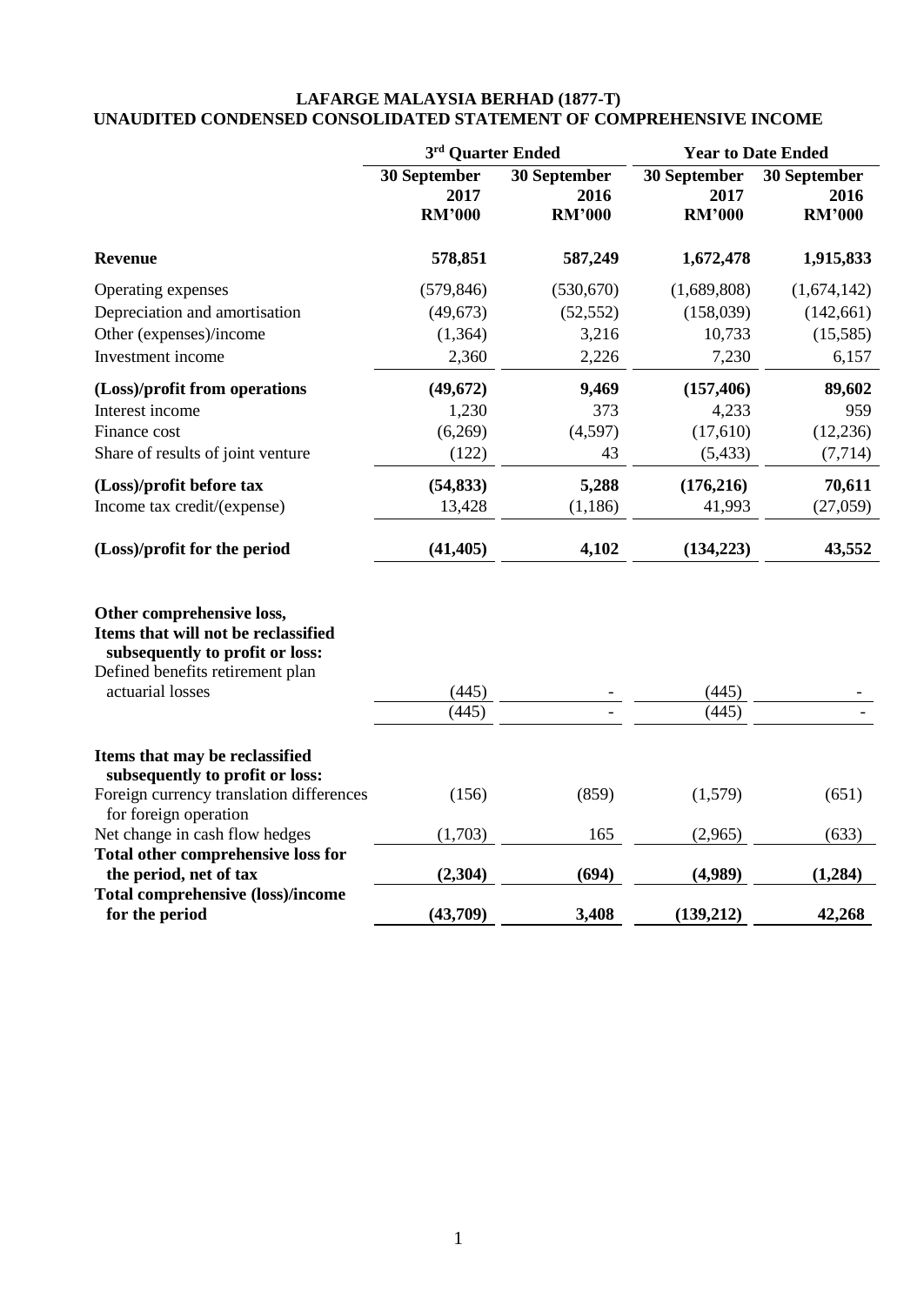# **LAFARGE MALAYSIA BERHAD (1877-T) UNAUDITED CONDENSED CONSOLIDATED STATEMENT OF COMPREHENSIVE INCOME**

|                                                              | 3rd Quarter Ended                     |                                       | <b>Year to Date Ended</b>             |                                       |  |
|--------------------------------------------------------------|---------------------------------------|---------------------------------------|---------------------------------------|---------------------------------------|--|
|                                                              | 30 September<br>2017<br><b>RM'000</b> | 30 September<br>2016<br><b>RM'000</b> | 30 September<br>2017<br><b>RM'000</b> | 30 September<br>2016<br><b>RM'000</b> |  |
| (Loss)/profit attributable to:                               |                                       |                                       |                                       |                                       |  |
| Owners of the Company                                        | (42, 012)                             | 3,727                                 | (135,036)                             | 42,735                                |  |
| Non-controlling interests                                    | 607                                   | 375                                   | 813                                   | 817                                   |  |
|                                                              | (41, 405)                             | 4,102                                 | (134, 223)                            | 43,552                                |  |
| <b>Total comprehensive (loss)/income</b><br>attributable to: |                                       |                                       |                                       |                                       |  |
| Owners of the Company                                        | (44, 287)                             | 3,033                                 | (139,996)                             | 41,451                                |  |
| Non-controlling interests                                    | 578                                   | 375                                   | 784                                   | 817                                   |  |
|                                                              | (43,709)                              | 3,408                                 | (139,212)                             | 42,268                                |  |
| Basic and diluted (loss)/earnings per<br>share (sen)         | (4.9)                                 | 0.4                                   | (15.9)                                | 5.0                                   |  |

*The Unaudited Condensed Consolidated Statement of Comprehensive Income should be read in conjunction with the audited financial statements for the year ended 31st December 2016 and the accompanying explanatory notes attached to the interim financial statements)*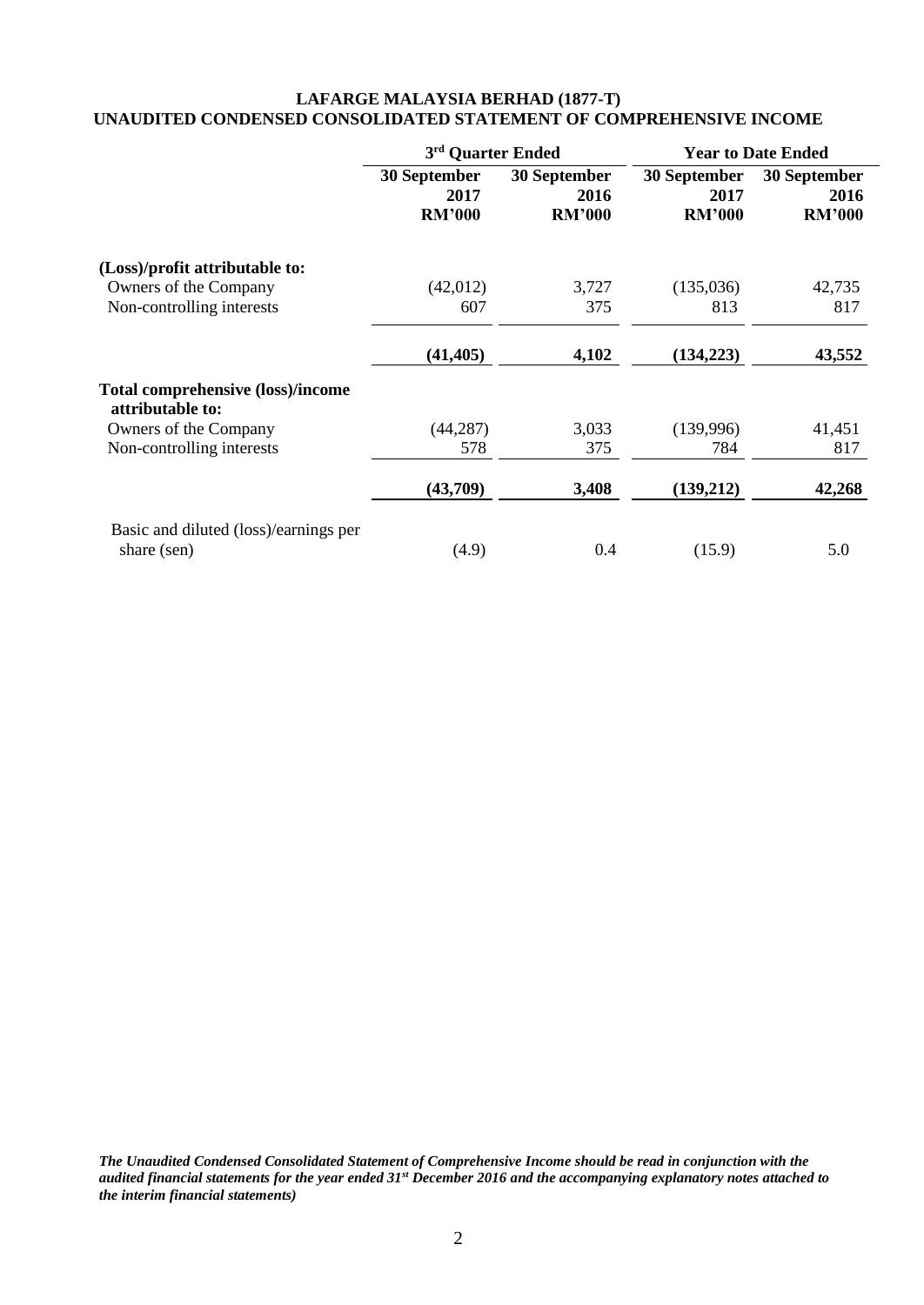### **LAFARGE MALAYSIA BERHAD (1877-T) UNAUDITED CONDENSED CONSOLIDATED STATEMENT OF FINANCIAL POSITION**

|                                              | <b>Note</b> | As at<br>30 September<br>2017<br><b>RM'000</b> | As at<br>31 December<br>2016<br><b>RM'000</b> |
|----------------------------------------------|-------------|------------------------------------------------|-----------------------------------------------|
| <b>ASSETS</b>                                |             |                                                |                                               |
| Non-current assets                           |             |                                                |                                               |
| Property, plant and equipment                |             | 1,668,453                                      | 1,741,323                                     |
| Investment property                          |             | 3,136                                          | 3,139                                         |
| Prepaid lease payments on leasehold land     |             | 72,886                                         | 79,116                                        |
| Goodwill on consolidation                    |             | 1,396,134                                      | 1,396,134                                     |
| Other intangible assets                      |             | 21,150                                         | 23,156                                        |
| Investment in joint venture                  |             | 20,385                                         | 25,710                                        |
| Other financial assets                       |             | 2,431                                          | 2,491                                         |
| Deferred tax assets                          |             | 21,618                                         | 15,856                                        |
|                                              |             | 3,206,193                                      | 3,286,925                                     |
| <b>Current assets</b>                        |             |                                                |                                               |
| Inventories                                  |             | 393,379                                        | 280,048                                       |
| Current tax assets                           |             | 89,142                                         | 59,607                                        |
| Trade receivables                            |             | 428,966                                        | 373,967                                       |
| Other receivables and prepaid expenses       |             | 56,483                                         | 32,145                                        |
| Amounts owing by holding and other related   |             |                                                |                                               |
| companies                                    |             | 6,800                                          | 16,617                                        |
| Derivative financial assets                  |             | 247                                            | 345                                           |
| Cash and bank balances                       |             | 103,748                                        | 206,188                                       |
|                                              |             | 1,078,765                                      | 968,917                                       |
| <b>Total assets</b>                          |             | 4,284,958                                      | 4,255,842                                     |
| <b>EQUITY AND LIABILITIES</b>                |             |                                                |                                               |
| Share capital and reserves                   |             |                                                |                                               |
| Share capital                                |             | 1,950,692                                      | 849,695                                       |
| Reserves:                                    |             |                                                |                                               |
| Share premium                                |             |                                                | 1,067,199                                     |
| Capital redemption reserve                   |             |                                                | 33,798                                        |
| Exchange equalisation reserve                |             | 26,055                                         | 27,634                                        |
| Investments revaluation reserve              |             | 356                                            | 356                                           |
| Hedging reserve                              |             | (2,945)                                        | 20                                            |
| Retained earnings                            |             | 944,546                                        | 1,079,998                                     |
| Equity attributable to owners of the Company |             | 2,918,704                                      | 3,058,700                                     |
| Non-controlling interests                    |             | 5,714                                          | 4,930                                         |
| Total equity                                 |             | 2,924,418                                      | 3,063,630                                     |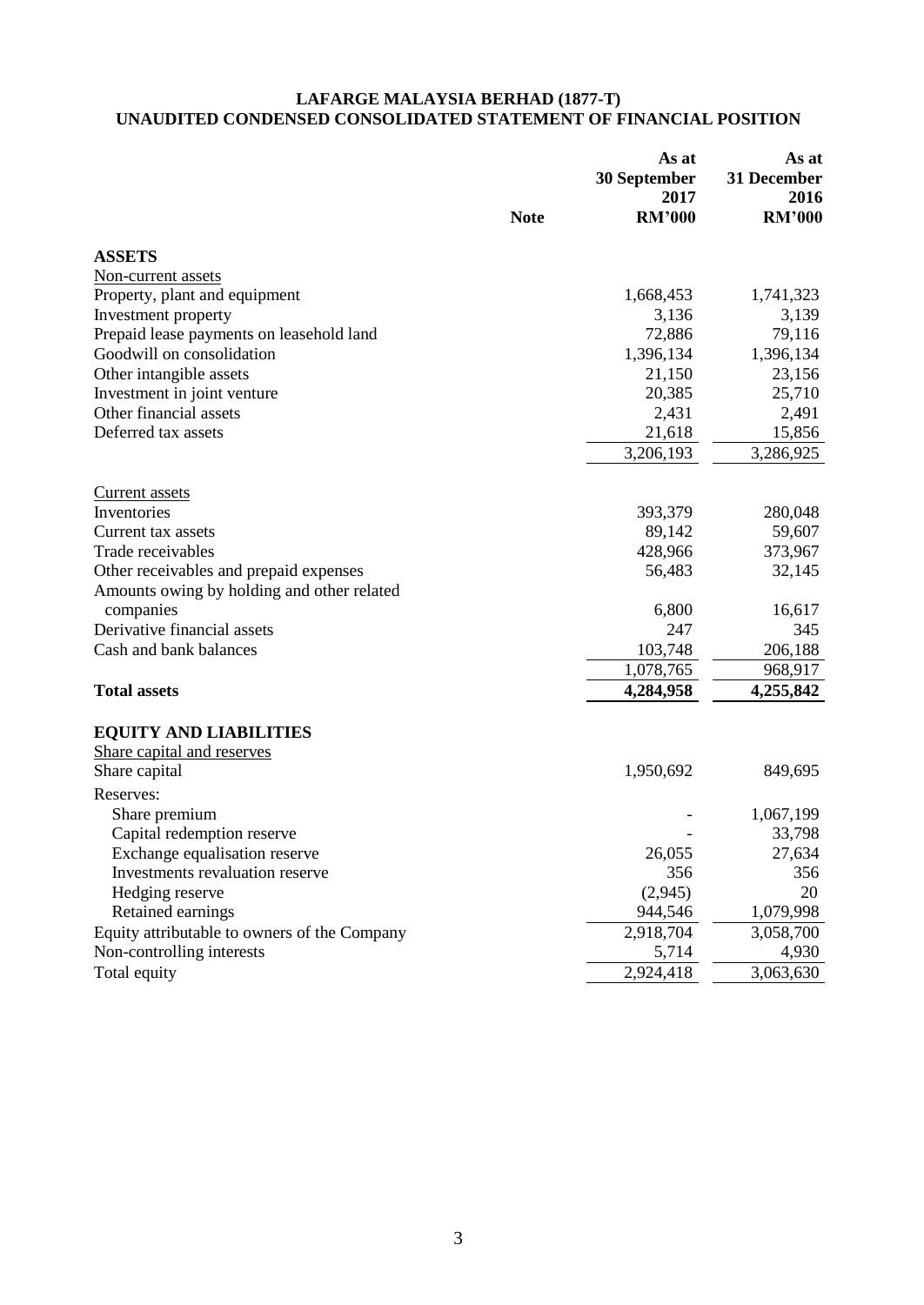# **LAFARGE MALAYSIA BERHAD (1877-T) UNAUDITED CONDENSED CONSOLIDATED STATEMENT OF FINANCIAL POSITION**

|                                                        |             | As at<br>30 September<br>2017 | As at<br>31 December<br>2016 |
|--------------------------------------------------------|-------------|-------------------------------|------------------------------|
|                                                        | <b>Note</b> | <b>RM'000</b>                 | <b>RM'000</b>                |
| Non-current liabilities                                |             |                               |                              |
| <b>Borrowings</b>                                      | B7          | 179,643                       |                              |
| Retirement benefits                                    |             | 83,916                        | 80,070                       |
| Deferred tax liabilities                               |             | 106,537                       | 152,976                      |
|                                                        |             | 370,096                       | 233,046                      |
| <b>Current liabilities</b>                             |             |                               |                              |
| Trade payables                                         |             | 500,329                       | 476,338                      |
| Other payables and accrued expenses                    |             | 99,149                        | 111,294                      |
| Amounts owing to holding and other related             |             |                               |                              |
| companies                                              |             | 92,268                        | 23,313                       |
| <b>Borrowings</b>                                      | B7          | 290,524                       | 347,470                      |
| Derivative financial liabilities                       |             | 876                           |                              |
| Current tax liabilities                                |             | 7,298                         | 751                          |
|                                                        |             | 990,444                       | 959,166                      |
| <b>Total liabilities</b>                               |             | 1,360,540                     | 1,192,212                    |
| <b>Total equity and liabilities</b>                    |             | 4,284,958                     | 4,255,842                    |
| Net assets per share attributable to ordinary equity   |             |                               |                              |
| holders of the Company (RM)                            |             | 3.44                          | 3.60                         |
| Net tangible assets per share attributable to ordinary |             |                               |                              |
| equity holders of the Company (RM)                     |             | 1.77                          | 1.93                         |

*(The Unaudited Condensed Consolidated Statement of Financial Position should be read in conjunction with the audited financial statements for the year ended 31st December 2016 and the accompanying explanatory notes attached to the interim financial statements)*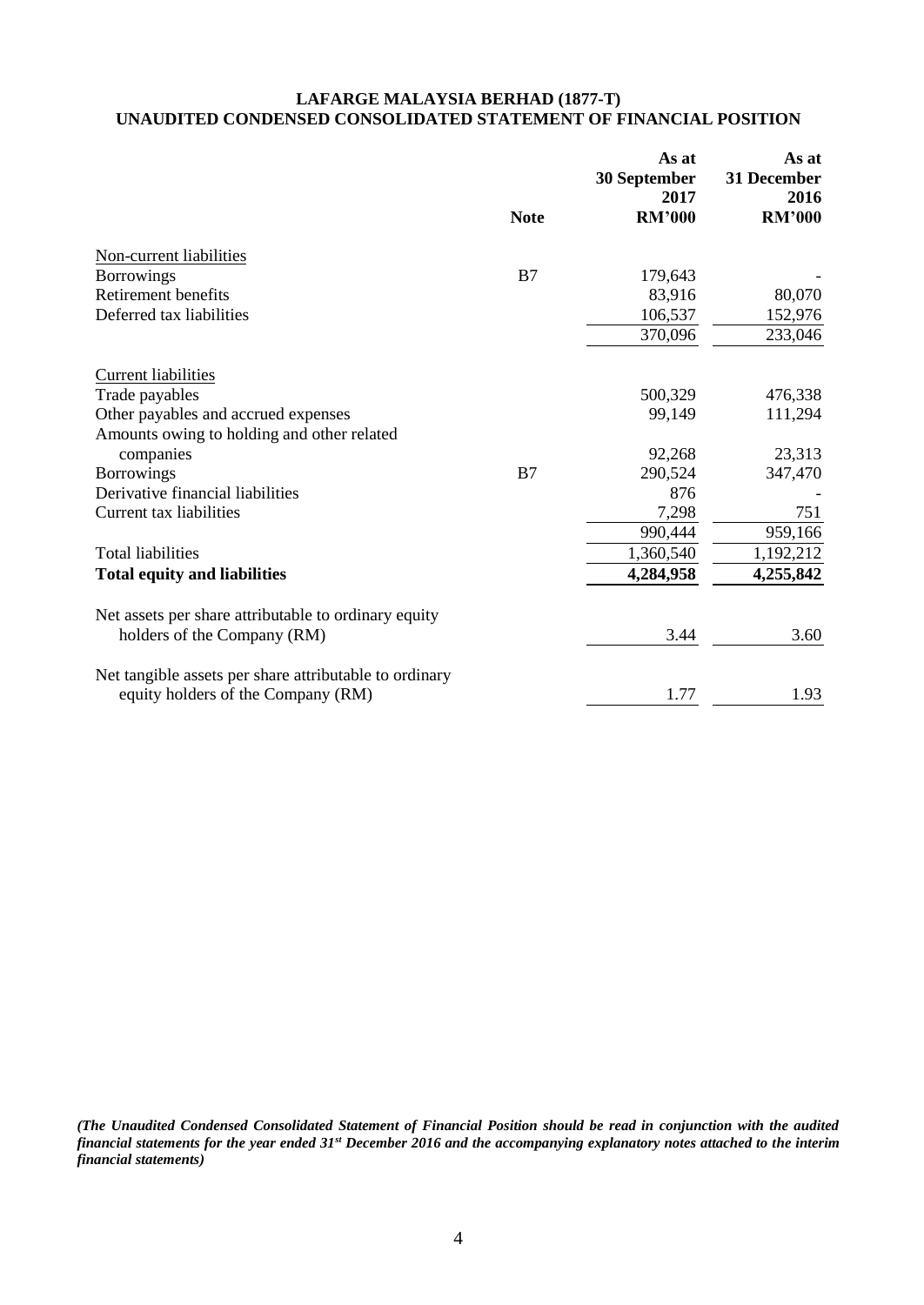#### **LAFARGE MALAYSIA BERHAD (1877-T)**

### **UNAUDITED CONDENSED CONSOLIDATED STATEMENT OF CHANGES IN EQUITY**

|                                                                                     |                                          |                                          |                                                          | Non-distributable                                                         |                                                                            |                                                   | <b>Distributable</b>                                |                               |                                                          |                                         |
|-------------------------------------------------------------------------------------|------------------------------------------|------------------------------------------|----------------------------------------------------------|---------------------------------------------------------------------------|----------------------------------------------------------------------------|---------------------------------------------------|-----------------------------------------------------|-------------------------------|----------------------------------------------------------|-----------------------------------------|
|                                                                                     | <b>Share</b><br>Capital<br><b>RM'000</b> | <b>Share</b><br>Premium<br><b>RM'000</b> | Capital<br>Redemption<br><b>Reserve</b><br><b>RM'000</b> | <b>Exchange</b><br><b>Equalisation</b><br><b>Reserve</b><br><b>RM'000</b> | <b>Investment</b><br><b>Revaluation</b><br><b>Reserve</b><br><b>RM'000</b> | <b>Hedging</b><br><b>Reserve</b><br><b>RM'000</b> | <b>Retained</b><br><b>Earnings</b><br><b>RM'000</b> | <b>Total</b><br><b>RM'000</b> | Non-<br>controlling<br><b>Interests</b><br><b>RM'000</b> | Total<br><b>Equity</b><br><b>RM'000</b> |
| As at 1 January 2017<br>Profit for the period<br>Other comprehensive loss for       | 849,695                                  | 1,067,199                                | 33,798                                                   | 27,634                                                                    | 356                                                                        | 20                                                | 1,079,998<br>(135,036)                              | 3,058,700<br>(135,036)        | 4,930<br>813                                             | 3,063,630<br>(134, 223)                 |
| the period, net of tax<br>Transfer arising from "no par<br>value" regime (1)        | 1,100,997                                | (1,067,199)                              | ۰<br>(33,798)                                            | (1,579)                                                                   | $\overline{\phantom{a}}$                                                   | (2,965)                                           | (416)                                               | (4,960)                       | (29)                                                     | (4,989)                                 |
| As at 30 September 2017                                                             | 1,950,692                                |                                          |                                                          | 26,055                                                                    | 356                                                                        | (2,945)                                           | 944,546                                             | 2,918,704                     | 5,714                                                    | 2,924,418                               |
| As at 1 January 2016<br>Profit for the period                                       | 849,695                                  | 1,067,199                                | 33,798                                                   | 28,427                                                                    | 36                                                                         | 125                                               | 1,110,595<br>42,735                                 | 3,089,875<br>42,735           | 4,929<br>817                                             | 3,094,804<br>43,552                     |
| Other comprehensive loss for<br>the period, net of tax<br>Acquisition of additional |                                          |                                          |                                                          | (651)                                                                     |                                                                            | (633)                                             |                                                     | (1,284)                       |                                                          | (1,284)                                 |
| interest in an existing<br>subsidiary                                               |                                          |                                          |                                                          |                                                                           |                                                                            |                                                   | 108                                                 | 108                           | (945)                                                    | (837)                                   |
| Dividends                                                                           |                                          |                                          |                                                          |                                                                           |                                                                            |                                                   | (101, 964)                                          | (101, 964)                    | $\sim$                                                   | (101, 964)                              |
| As at 30 September 2016                                                             | 849,695                                  | 1,067,199                                | 33,798                                                   | 27,776                                                                    | 36                                                                         | (508)                                             | 1,051,474                                           | 3,029,470                     | 4,801                                                    | 3,034,271                               |

<sup>(1)</sup> Effective from 31 January 2017, the new Companies Act 2016 ("the Act") abolished the concept of authorised share capital and par value of share capital. Consequently, the credit balance of the share premium account and capital redemption reserve become part of the Company's share capital pursuant to the transitional provision set out in Section 618(2) of the Act. Notwithstanding this provision, the Company may within 24 months from the commencement of the Act, use this amount for purposes as set out in Section 618(3) of the Act. There is no impact on the numbers of ordinary shares in issue or the relative entitlement of any of the members as a result of this transition.

*(The Unaudited Condensed Consolidated Statement of Changes in Equity should be read in conjunction with the audited financial statements for the year ended 31st December 2016 and the accompanying explanatory notes attached to the interim financial statements)*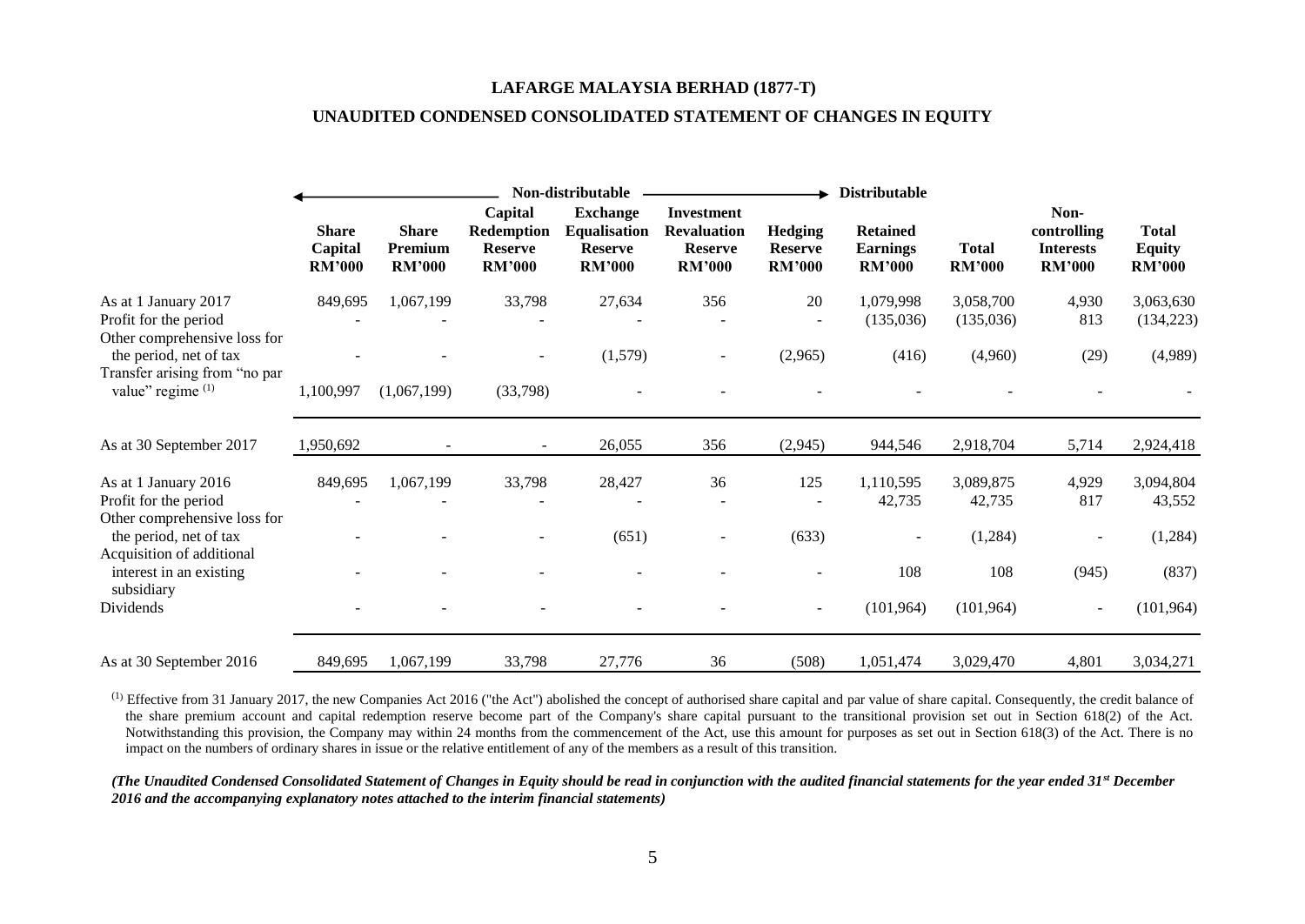### **LAFARGE MALAYSIA BERHAD (1877-T) UNAUDITED CONDENSED CONSOLIDATED STATEMENT OF CASH FLOWS**

|                                                        | 30 September          | <b>9 months Financial Period Ended</b><br>30 September |  |  |
|--------------------------------------------------------|-----------------------|--------------------------------------------------------|--|--|
|                                                        | 2017<br><b>RM'000</b> | 2016<br><b>RM'000</b>                                  |  |  |
| <b>Cash Flows From Operating Activities</b>            |                       |                                                        |  |  |
| (Loss)/profit before tax                               | (176, 216)            | 70,611                                                 |  |  |
| Adjustments for:-                                      |                       |                                                        |  |  |
| Allowance for inventory obsolescence                   | (526)                 | 1,559                                                  |  |  |
| Amortisation of:                                       |                       |                                                        |  |  |
| - other intangible assets                              | 2,006                 | 1,893                                                  |  |  |
| - prepaid lease payments on leasehold land             | 3,570                 | 4,191                                                  |  |  |
| Depreciation of:                                       |                       |                                                        |  |  |
| - investment property                                  | 3                     | 2                                                      |  |  |
| - property, plant and equipment                        | 152,460               | 136,575                                                |  |  |
| Derivative (gain)/loss                                 | (2,875)               | 148                                                    |  |  |
| Finance cost                                           | 17,610                | 12,236                                                 |  |  |
| Impairment loss recognised on trade receivables        | 2,046                 | 721                                                    |  |  |
| Interest income                                        | (4,233)               | (959)                                                  |  |  |
| (Gain)/loss on disposal of:                            |                       |                                                        |  |  |
| - property, plant and equipment                        | (5,747)               | 992                                                    |  |  |
| - prepaid lease payment                                | (9,105)               |                                                        |  |  |
| - unquoted investment                                  | 10                    |                                                        |  |  |
| Property, plant and equipment written off              | 2,878                 | 1,274                                                  |  |  |
| Provision for retirement benefits                      | 8,170                 | 6,952                                                  |  |  |
| Reversal of impairment loss on trade receivables       | (1,547)               |                                                        |  |  |
| Unrealised loss on foreign exchange                    | 160                   | 1,386                                                  |  |  |
| Share of results of joint venture                      | 5,433                 | 7,714                                                  |  |  |
| Operating profit before changes in working capital     | (5,903)               | 245,295                                                |  |  |
| (Increase)/decrease in:                                |                       |                                                        |  |  |
| Inventories                                            | (112,791)             | (18, 328)                                              |  |  |
| Receivables                                            | (82,940)              | 11,959                                                 |  |  |
| Amounts owing by holding and other related companies   | 9,817                 | 9,178                                                  |  |  |
| Increase/(decrease) in:                                |                       |                                                        |  |  |
| Payables                                               | 26,767                | (14,093)                                               |  |  |
| Amounts owing to holding and other related companies   | 68,354                | (13,086)                                               |  |  |
| Cash (used in)/generated from operations               | (96, 696)             | 220,925                                                |  |  |
| Retirement benefits paid                               | (4,324)               | (5,773)                                                |  |  |
| Tax paid                                               | (32, 336)             | (81,580)                                               |  |  |
| Net cash (used in)/generated from operating activities | (133, 356)            | 133,572                                                |  |  |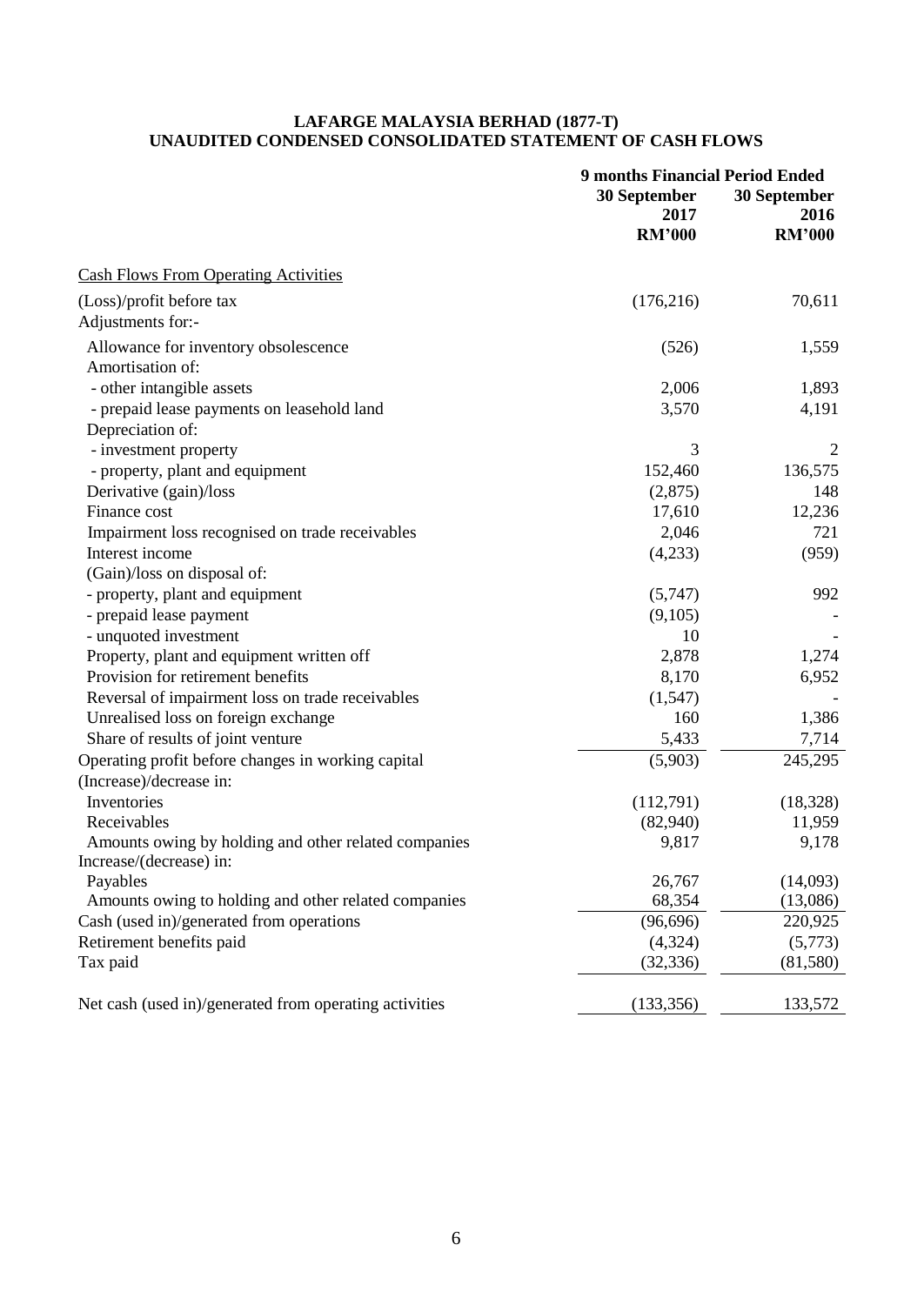### **LAFARGE MALAYSIA BERHAD (1877-T) UNAUDITED CONDENSED CONSOLIDATED STATEMENT OF CASH FLOWS**

|                                                                | <b>9 months Financial Period Ended</b><br>30 September<br>30 September<br>2016<br>2017 |               |  |
|----------------------------------------------------------------|----------------------------------------------------------------------------------------|---------------|--|
|                                                                | <b>RM'000</b>                                                                          | <b>RM'000</b> |  |
| <b>Cash Flows From Investing Activities</b>                    |                                                                                        |               |  |
| Additions to property, plant and equipment                     | (96, 499)                                                                              | (152, 717)    |  |
| Acquisitions of additional interests in an existing subsidiary |                                                                                        | (837)         |  |
| Interest received                                              | 4,233                                                                                  | 959           |  |
| Payment for prepaid lease payments                             |                                                                                        | (5)           |  |
| Proceeds from disposal of:                                     |                                                                                        |               |  |
| - property, plant and equipment                                | 6,362                                                                                  | 2,365         |  |
| - prepaid lease payment                                        | 11,765                                                                                 |               |  |
| - unquoted investment                                          | 50                                                                                     |               |  |
| Net cash used in investing activities                          | (74,089)                                                                               | (150, 235)    |  |
| <b>Cash Flows From Financing Activities</b>                    |                                                                                        |               |  |
| Dividends paid                                                 |                                                                                        | (152, 946)    |  |
| Interest paid                                                  | (14,255)                                                                               | (9,242)       |  |
| Drawdown of borrowings                                         | 468,162                                                                                | 500           |  |
| Repayment of borrowings                                        | (339, 100)                                                                             | (11,100)      |  |
| Net cash generated from/(used in) financing activities         | 114,807                                                                                | (172, 788)    |  |
| Net Change in Cash and Cash Equivalents                        | (92, 638)                                                                              | (189, 451)    |  |
| Effects of currency translations                               | (3,332)                                                                                | 154           |  |
| Cash and Cash Equivalents at beginning of the year             | 199,718                                                                                | 311,395       |  |
| Cash and Cash Equivalents at end of the year                   | 103,748                                                                                | 122,098       |  |
|                                                                |                                                                                        |               |  |
| Cash and bank balances                                         | 103,748                                                                                | 167,399       |  |
| Bank overdraft (Note B7)                                       |                                                                                        | (45, 301)     |  |
|                                                                | 103,748                                                                                | 122,098       |  |

*(The Unaudited Condensed Consolidated Statement of Cash Flows should be read in conjunction with the audited financial statements for the year ended 31st December 2016 and the accompanying explanatory notes attached to the interim financial statements)*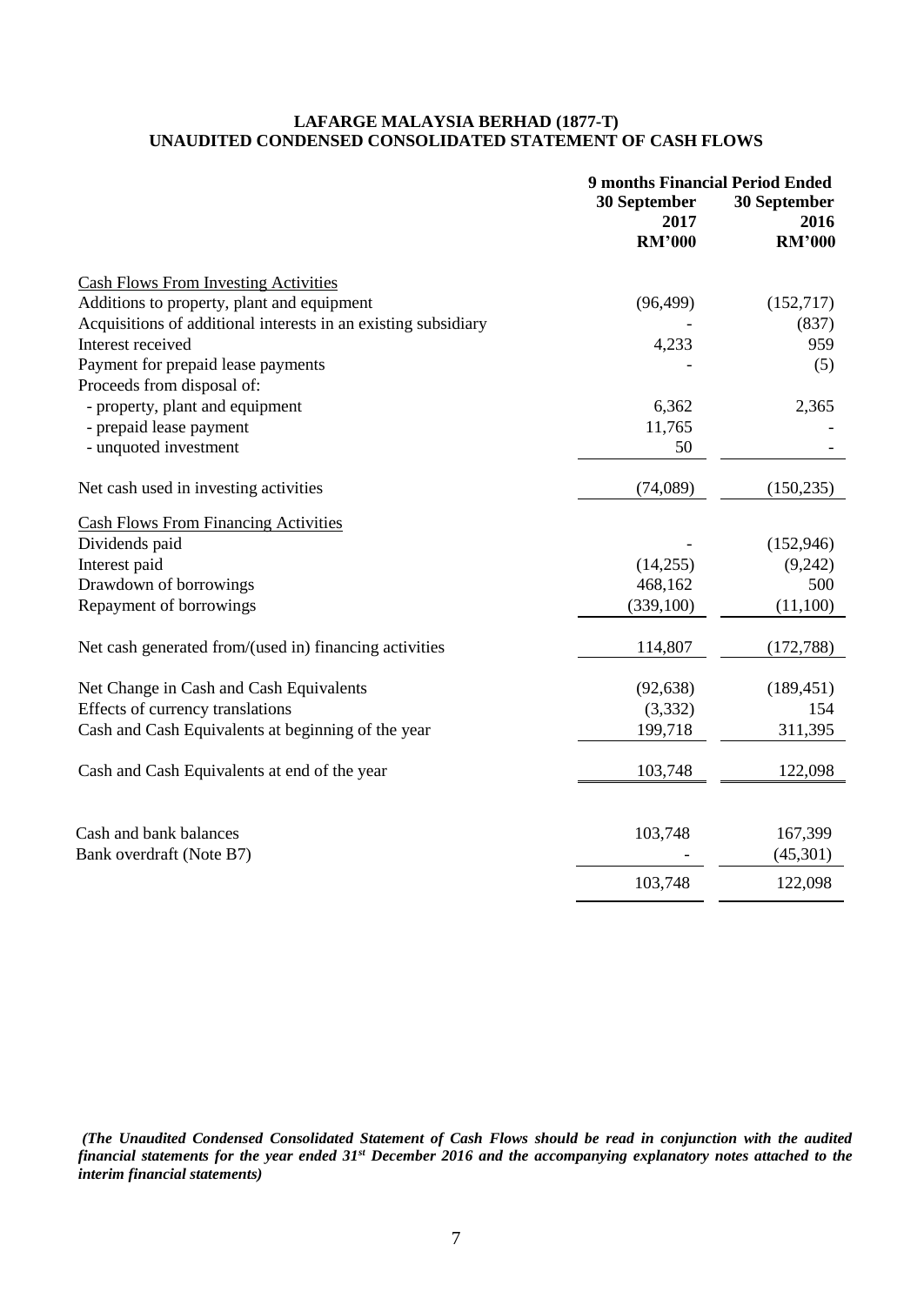### **LAFARGE MALAYSIA BERHAD (1877-T)**

# **A. EXPLANATORY NOTES PURSUANT TO MALAYSIAN FINANCIAL REPORTING STANDARD ("MFRS") 134**

#### **A1. Basis of Preparation**

The interim financial statements have been prepared in accordance with Malaysian Financial Reporting Standard ("MFRS") 134 Interim Financial Reporting issued by the Malaysian Accounting Standards Board ("MASB") and paragraph 9.22 of Bursa Malaysia Securities Berhad ("Bursa Securities") Main Market Listing Requirements.

The interim financial statements should be read in conjunction with the Group's audited financial statements for the year ended 31 December 2016. The audited financial statements of the Group for the year ended 31 December 2016 were prepared in accordance with MFRS and International Financial Reporting Standards ("IFRS"). These explanatory notes attached to the interim financial statements provide an explanation of events and transactions that are significant to an understanding of the changes in the financial position and performance of the Group since the year ended 31 December 2016.

#### **A2. Significant Accounting Policies**

The significant accounting policies adopted are consistent with those of the audited financial statements for the year ended 31 December 2016, except for the adoption of the following MFRSs and amendments to MFRSs:

### **Adoption of Amendments to MFRSs**

Effective for annual periods beginning on or after 1 January 2017:

| Amendments to MFRS 107 | Disclosure Initiative                                    |
|------------------------|----------------------------------------------------------|
| Amendments to MFRS 112 | Recognition of Deferred Tax Assets for Unrealised Losses |
| Amendments to MFRS 12  | Annual Improvements to MFRS Standards 2014 - 2016 Cycle  |

The adoption of the abovementioned Amendments to MFRSs has no significant effect to the Group's consolidated financial statements of the current quarter or comparative consolidated financial statements of the prior financial year.

The Group has not adopted the following new and revised MFRSs that have been issued but are not yet effective:

| Financial Instruments <sup>1</sup>                                   |
|----------------------------------------------------------------------|
| Revenue from Contracts with Customers <sup>1</sup>                   |
| Leases <sup>2</sup>                                                  |
| Sale or Contribution of Assets between an Investor and its Associate |
| or Joint Venture <sup>3</sup>                                        |
| Transfers of Investment Properties <sup>1</sup>                      |
| Annual Improvements to IFRSs 2014 - 2016 Cycle <sup>1</sup>          |
| Foreign Currency Transactions and Advance Consideration <sup>1</sup> |
|                                                                      |

<sup>1</sup><br>Effective for annual periods beginning on or after 1 January 2018<br>Effective for annual periods beginning on or after 1 January 2010

<sup>2</sup><br>Effective for annual periods beginning on or after 1 January 2019<br> $\frac{3}{2}$ 

Effective date to be determined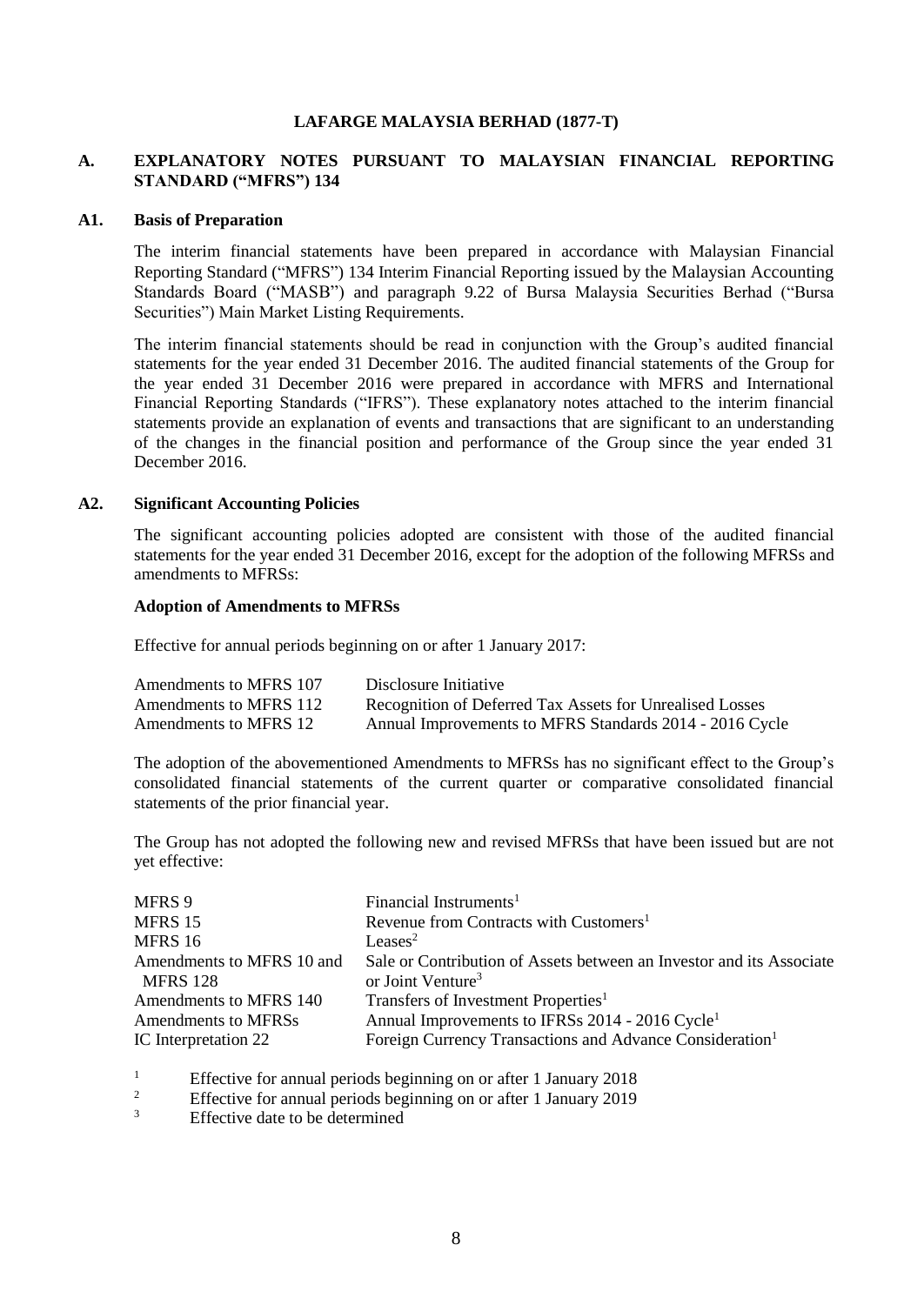### **A2. Significant Accounting Policies (continued)**

The Directors anticipate that the abovementioned Standards and Amendments will be adopted in the annual financial statements of the Group when they become effective and that the adoption of these Standards and Amendments will have no material impact on the financial statements of the Group in the period of initial application except for MFRS 9 and MFRS 15. The Group is currently assessing the impact of adopting both MFRS 9 and MFRS 15.

### **A3. Audit Report of Preceding Audited Financial Statements**

The audit reports of the preceding annual financial statements of the Company and of the Group were not subject to any qualification.

### **A4. Seasonal or Cyclical Factors**

The operations of the Group are closely linked to the construction sector which would normally experience a slow-down in construction activities during festive seasons in Malaysia and Singapore.

### **A5. Unusual Items Affecting the Assets, Liabilities, Equity, Net Income or Cash Flows**

There were no items affecting the Group's assets, liabilities, equity, net income or cash flows that are material and unusual because of their nature, size or incidence.

### **A6. Material Changes in Accounting Estimates**

There were no material changes in estimates of amounts reported in prior interim periods or in previous financial years which have a material effect in the current quarter.

### **A7. Capital Issues, Dealings in Own Shares and Repayment of Debt**

There were no issuance and repayment of debt and equity securities, share buy-back, share cancellations, share held as treasury shares and resale of treasury shares during the financial period under review.

#### **A8. Dividend Paid**

There was no dividend payment during the financial period ended 30 September 2017.

#### **A9. Segmental Information**

Segment information is presented in respect of the Group's business segments, which reflect the Group's internal reporting structure that are regularly reviewed by the Group's chief operating decision maker.

Segment results, assets and liabilities include items directly attributable to a segment as well as those that can be allocated on a reasonable basis. Unallocated items mainly comprise corporate assets and liabilities that relate to investing and financing activities and cannot be reasonably allocated to individual segments. These include mainly corporate assets, other investments, deferred tax assets/liabilities and current tax assets/liabilities.

The Group is organised into the following main operating segments:

Cement Cement business and trading of other building materials Aggregates & Concrete Aggregates and ready-mixed concrete business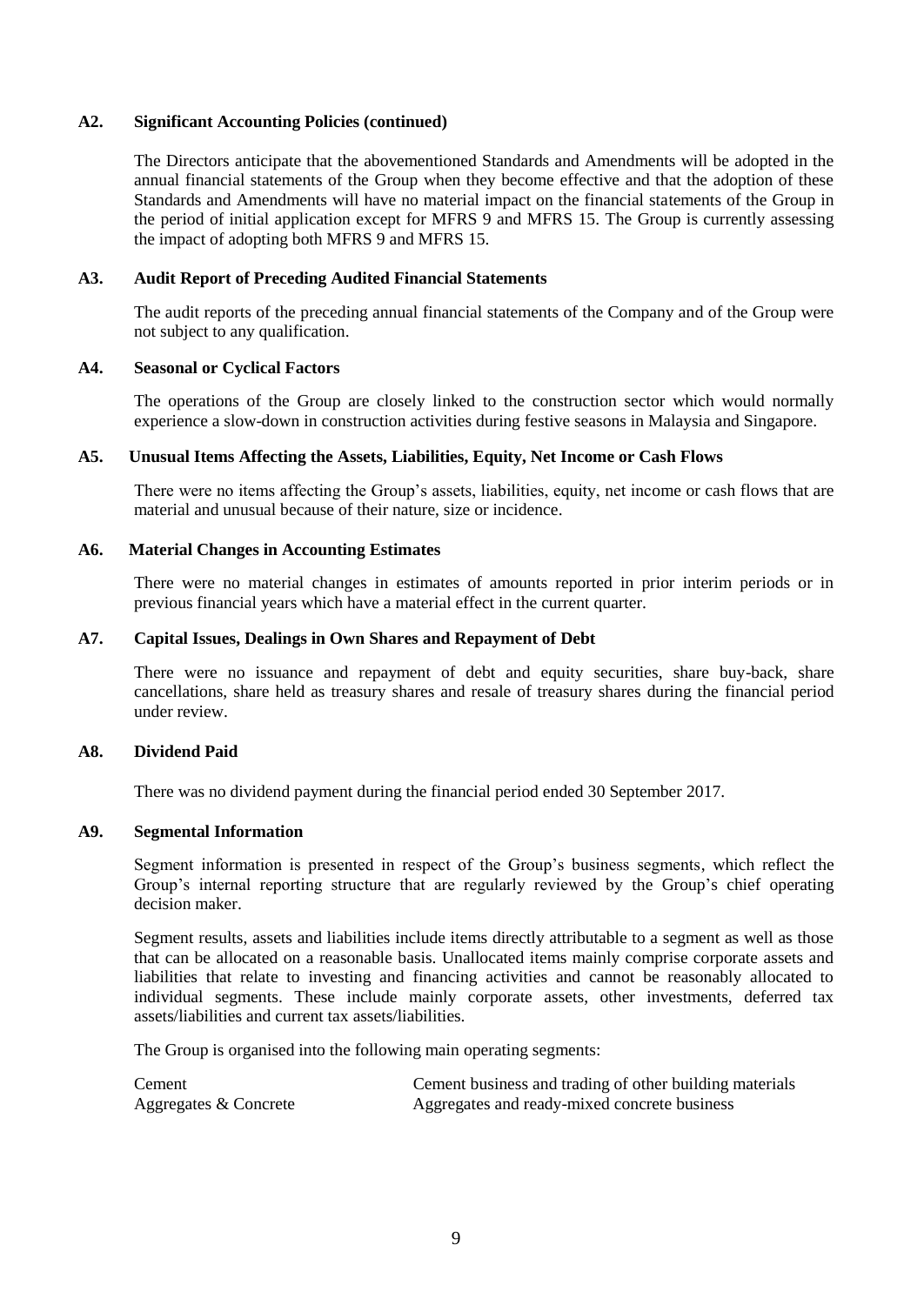# **A9. Segmental Information (continued)**

**Analysis of the Group's segment information is as follows:** 

|                                                                                  | <b>Cement</b>         |                       | <b>Aggregates &amp; Concrete</b> |                       | <b>Elimination</b>       |                          | <b>Total</b>          |                       |
|----------------------------------------------------------------------------------|-----------------------|-----------------------|----------------------------------|-----------------------|--------------------------|--------------------------|-----------------------|-----------------------|
| 9 Months Ended 30 September                                                      | 2017<br><b>RM'000</b> | 2016<br><b>RM'000</b> | 2017<br><b>RM'000</b>            | 2016<br><b>RM'000</b> | 2017<br><b>RM'000</b>    | 2016<br><b>RM'000</b>    | 2017<br><b>RM'000</b> | 2016<br><b>RM'000</b> |
| <b>Segment revenue</b>                                                           |                       |                       |                                  |                       |                          |                          |                       |                       |
| External revenue                                                                 | 1,200,802             | 1,479,276             | 471,676                          | 436,557               |                          |                          | 1,672,478             | 1,915,833             |
| Internal revenue                                                                 | 216,372               | 239,477               | 5,807                            | 7,790                 | (222, 179)               | (247, 267)               |                       |                       |
|                                                                                  | 1,417,174             | 1,718,753             | 477,483                          | 444,347               | (222, 179)               | (247, 267)               | 1,672,478             | 1,915,833             |
| Segment (loss)/profit                                                            | (171,901)             | 84,545                | 14,495                           | 5,057                 | $\overline{\phantom{a}}$ | $\overline{\phantom{a}}$ | (157, 406)            | 89,602                |
| Reconciliation of segment profit to<br>consolidated (loss)/profit before<br>tax: |                       |                       |                                  |                       |                          |                          |                       |                       |
| Interest income                                                                  |                       |                       |                                  |                       |                          |                          | 4,233                 | 959                   |
| Finance cost                                                                     |                       |                       |                                  |                       |                          |                          | (17,610)              | (12, 236)             |
| Share of results of joint venture                                                |                       |                       |                                  |                       |                          |                          | (5, 433)              | (7, 714)              |
| Consolidated (loss)/profit before tax                                            |                       |                       |                                  |                       |                          |                          | (176, 216)            | 70,611                |
| <b>Segment assets</b>                                                            | 4,083,029             | 4,089,124             | 346,486                          | 337,112               | (381, 881)               | (467,003)                | 4,047,634             | 3,959,233             |
| Reconciliation of segment assets to<br>consolidated total assets:                |                       |                       |                                  |                       |                          |                          |                       |                       |
| Investment in joint venture                                                      |                       |                       |                                  |                       |                          |                          | 20,385                | 26,342                |
| Unallocated corporate assets                                                     |                       |                       |                                  |                       |                          |                          | 216,939               | 218,706               |
| Consolidated total assets                                                        |                       |                       |                                  |                       |                          |                          | 4,284,958             | 4,204,281             |
| <b>Segment liabilities</b>                                                       | 931,230               | 854,992               | 228,078                          | 236,763               | (382,770)                | (466,984)                | 776,538               | 624,771               |
| Reconciliation of segment liabilities<br>to consolidated total liabilities:      |                       |                       |                                  |                       |                          |                          |                       |                       |
| Interest bearing instruments                                                     |                       |                       |                                  |                       |                          |                          | 470,167               | 375,801               |
| Unallocated corporate liabilities                                                |                       |                       |                                  |                       |                          |                          | 113,835               | 169,438               |
| Consolidated total liabilities                                                   |                       |                       |                                  |                       |                          |                          | 1,360,540             | 1,170,010             |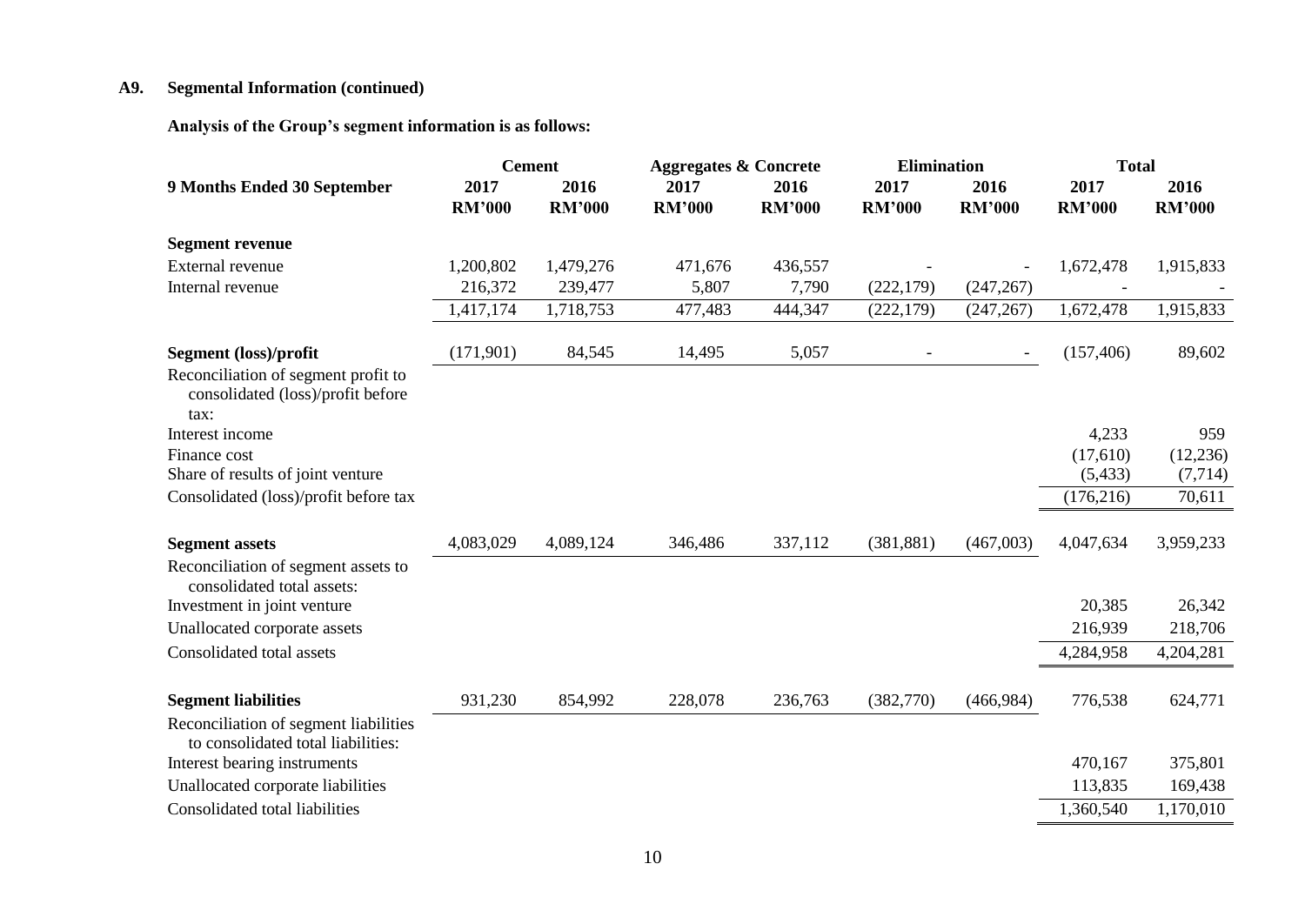# **A10. Valuation of Property, Plant and Equipment**

There is no revaluation of property, plant and equipment brought forward from the previous audited financial statements as the Group does not adopt a revaluation policy on its property, plant and equipment.

#### **A11. Material Events Subsequent to Quarter End**

There were no other material events subsequent to the current financial quarter 30 September 2017 up to the date of this report which are likely to substantially affect the results of the operations of the Group.

#### **A12. Changes in Group Composition**

There was no change in the composition for the Group in this quarter.

# **A13. Contingent Liabilities**

The Group has no material contingent liabilities as at the date of this report.

## **A14. Commitments**

Outstanding commitments in respect of capital commitments at end of reporting date not provided for in the financial statements are as follows:  **As at** 

|                                    | As at         |
|------------------------------------|---------------|
|                                    | 30 September  |
|                                    | 2017          |
|                                    | <b>RM'000</b> |
| In respect of capital expenditure: |               |
| Approved and contracted for        | 25,347        |
| Approved but not contracted for    | 99,167        |
|                                    | 124,514       |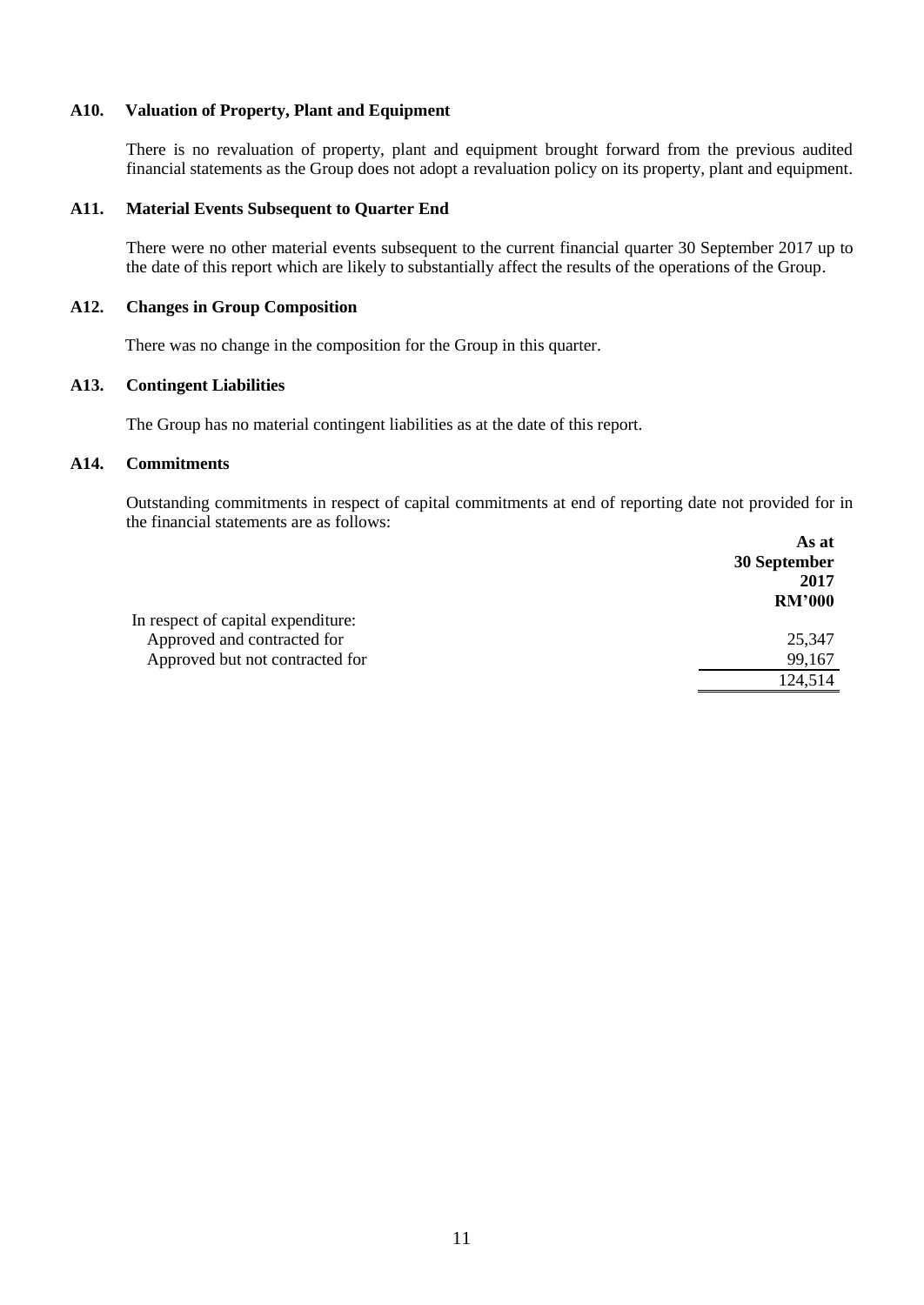### **B. EXPLANATORY NOTES PURSUANT TO APPENDIX 9B OF THE LISTING REQUIREMENTS OF BURSA SECURITIES**

#### **B1. Review of Group's Performance**

### **Current Quarter vs. Corresponding Quarter of Previous Year.**

The Group's revenue decreased marginally by 1.4% to RM578.9 million in the current quarter from RM587.2 million recorded in the corresponding quarter last year. This decrease was mainly attributable to lower sales contribution from the Cement segment caused by the soft market demand, increased industry capacity and continued pricing pressures. The decrease in revenue in Cement segment was partially mitigated by the higher sales contribution from Concrete segment.

On the back of this revenue decrease, the Group has recorded a loss before tax for the current quarter of RM54.8 million compared to a profit before tax of RM5.2 million for the same period last year. Lower operating profits from the Cement segment due to weak demand and competitive environment are the main reasons behind this decrease in profit. The situation was further exacerbated by the increase in operating costs mainly from higher fuel cost, higher asset written off and higher one-off separation cost.

### **Current Period To Date vs. Corresponding Period to Date of Previous Year.**

For the 9 months ended 30 September 2017, the Group registered a drop in revenue by 12.7% from RM1,915.8 million recorded in the same period last year to RM1,672.5 million this year. This was mainly due to weak market conditions and the competitive environment that have adversely affected the Group's sales revenue from the Cement segment. Higher sales contribution from the Concrete segment partially mitigated the Group's revenue decrease.

The Group recorded a loss before tax of RM176.2 million compared to a profit before tax in the corresponding period last year of RM70.6 million. This decrease in profitability was mainly attributable to the Cement segment's lower revenue contribution, higher depreciation of property, plant and equipment and higher fuel and electricity costs. The above were partially mitigated by the gain from disposal of lands.

#### **B2. Comparison with Preceding Quarter**

|                 | 3 <sup>rd</sup> Quarter Ended<br>30 September 2017<br><b>RM'000</b> | $2nd$ Quarter Ended<br>30 June 2017<br><b>RM'000</b> |
|-----------------|---------------------------------------------------------------------|------------------------------------------------------|
| Revenue         | 578,851                                                             | 531,773                                              |
| Loss before tax | (54, 833)                                                           | (57, 934)                                            |

The Group recorded an increase in revenue by 8.9% compared to the preceding quarter. This is mainly due to the improvement in the pricing of Cement segment and higher sales contribution from the Concrete segment. Due to higher revenue recorded in current quarter, the Group's loss before tax for the current quarter of RM54.8 million has slightly improved compared to RM57.9 million in preceding quarter.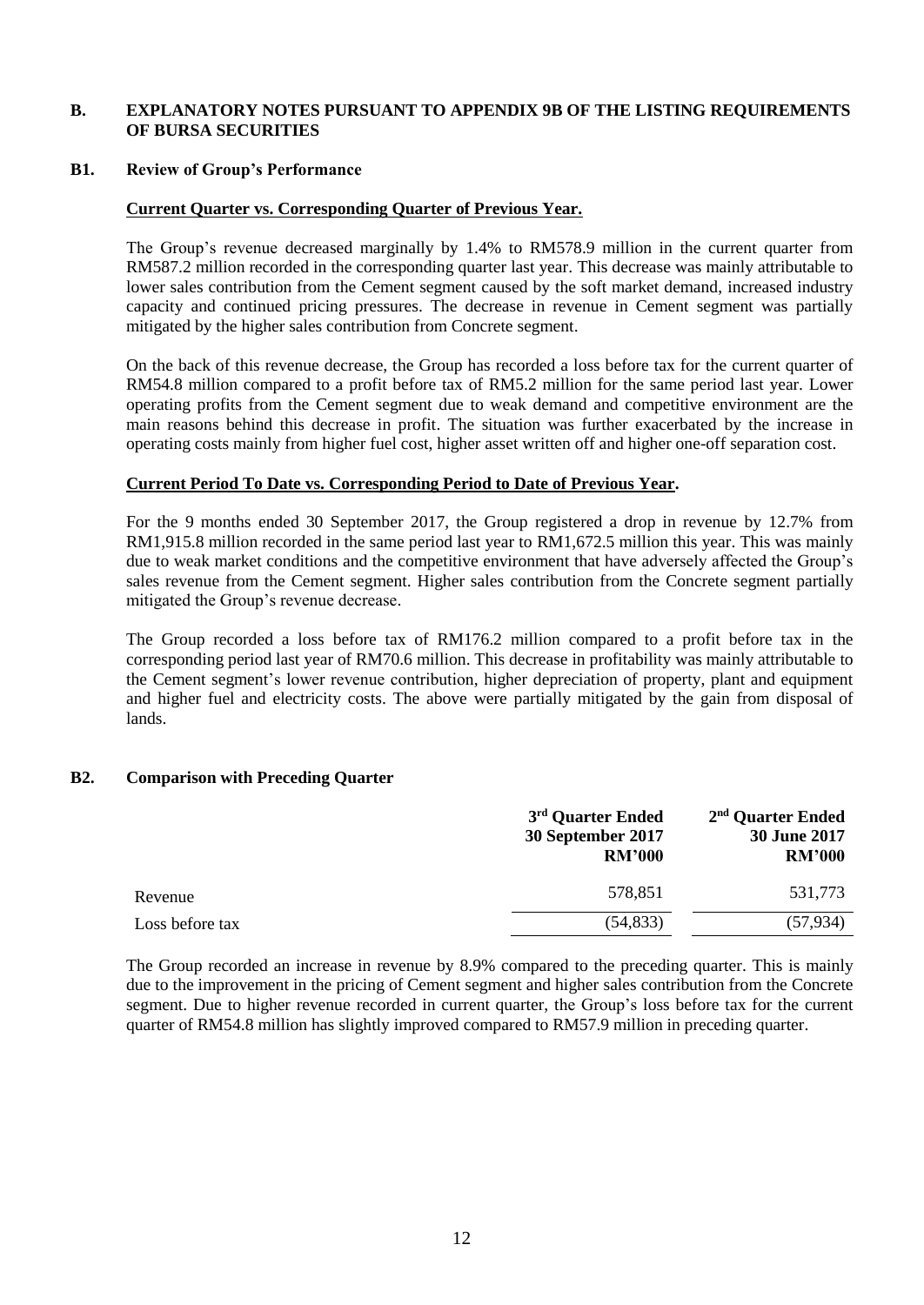# **B3. Prospects**

The Group will continue its emphasis on cost efficiency. It will continue its differentiation efforts – products, services and route to market, to enhance its value-add to its customers. The Group will also focus on reinforcing its reputation as the preferred partner for complex construction projects as well as reinforcing its brand in retail.

# **B4. Profit Forecast and Profit Guarantee**

The Group did not publish any profit forecast or profit guarantee during the current quarter ended 30 September 2017.

# **B5. Income Tax Credit**

Income tax credit comprises the following:

|                             | 3rd Quarter Ended | <b>Year To Date Ended</b> |  |
|-----------------------------|-------------------|---------------------------|--|
|                             | 30 September 2017 | 30 September 2017         |  |
|                             | <b>RM'000</b>     | <b>RM'000</b>             |  |
| In respect of current year: |                   |                           |  |
| - income tax                | (4,188)           | (11,083)                  |  |
| - deferred tax              | 15,225            | 50,636                    |  |
| In respect of prior year:   |                   |                           |  |
| - income tax                | 1,755             | 1,732                     |  |
| - deferred tax              | 636               | 708                       |  |
| Total tax credit            | 13,428            | 41,993                    |  |

The Group's effective tax rate for the current quarter is close to the statutory tax rate of 24% in Malaysia.

## **B6. Status of Corporate Proposals**

There were no corporate proposals announced but not completed as at the date of this report.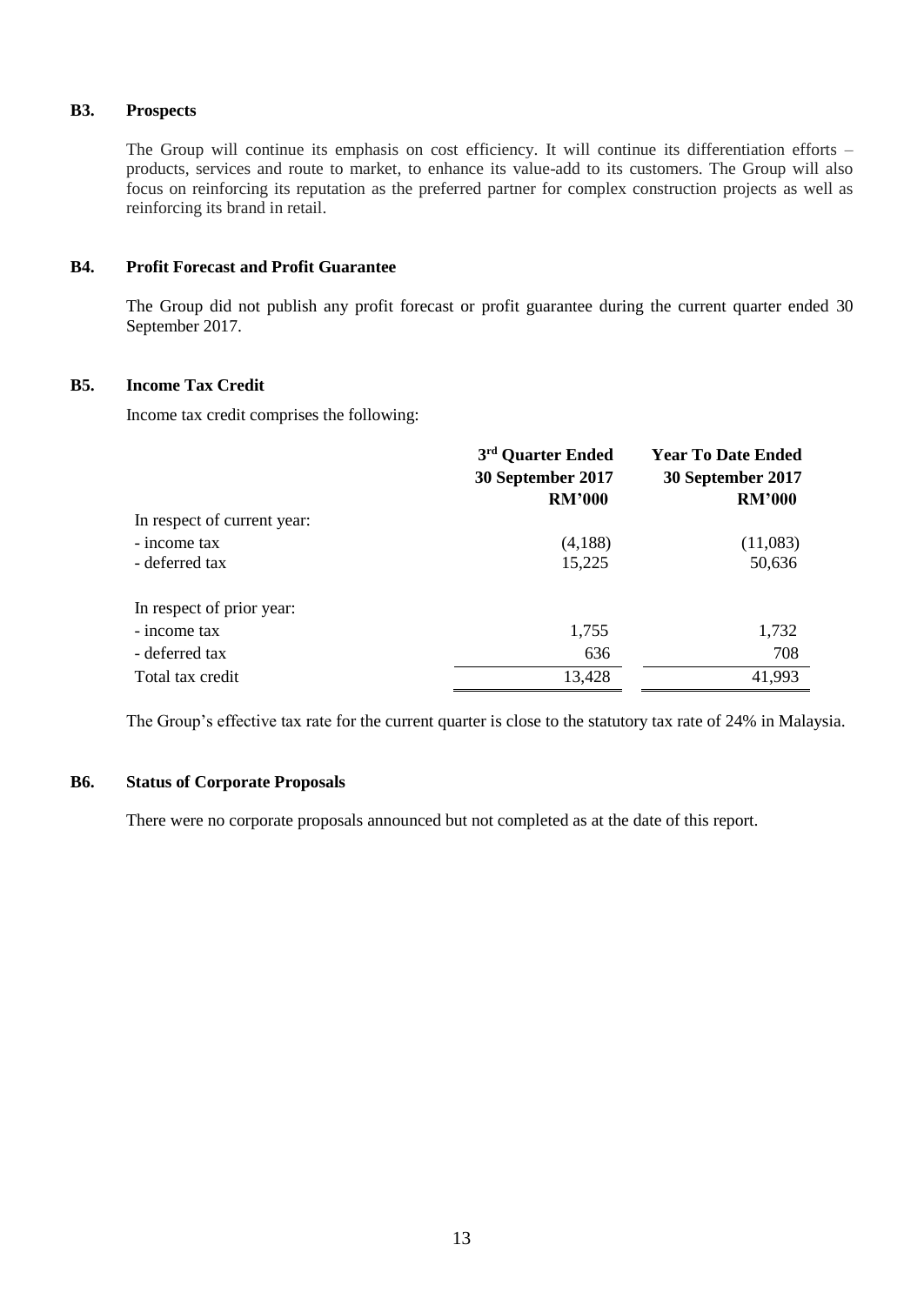# **B7. Group Borrowings**

The Group borrowings (denominated in Ringgit Malaysia) are as follows:

|                                | As at<br>30 September 2017<br><b>RM'000</b> | As at<br><b>31 December 2016</b><br><b>RM'000</b> |
|--------------------------------|---------------------------------------------|---------------------------------------------------|
| <b>Short-term borrowings</b>   |                                             |                                                   |
| Non-secured                    |                                             |                                                   |
| Medium Term Note               | 100,000                                     | 280,000                                           |
| Revolving credit               | 187,024                                     | 54,000                                            |
| Term loan (current)            | 3,500                                       | 7,000                                             |
| Bank overdraft                 |                                             | 6,470                                             |
|                                | 290,524                                     | 347,470                                           |
| Long-term borrowings           |                                             |                                                   |
| Non-secured                    |                                             |                                                   |
| Medium Term Note (non-current) | 179,643                                     |                                                   |
| <b>Total Group borrowings</b>  | 470,167                                     | 347,470                                           |

All borrowings are denominated in Ringgit Malaysia.

# **B8. Material Litigation**

The claim by the Singaporean Comptroller of Income Tax against LMCB Holdings Pte Ltd and Lafarge Malaysia Berhad in the High Court of Singapore is ongoing and is at the pre trial stage. Hearing dates for this matter have been put on hold pending determination by the Singapore Courts on certain interim applications.

# **B9. Dividend**

The Directors do not recommend any interim dividend for the current quarter under review.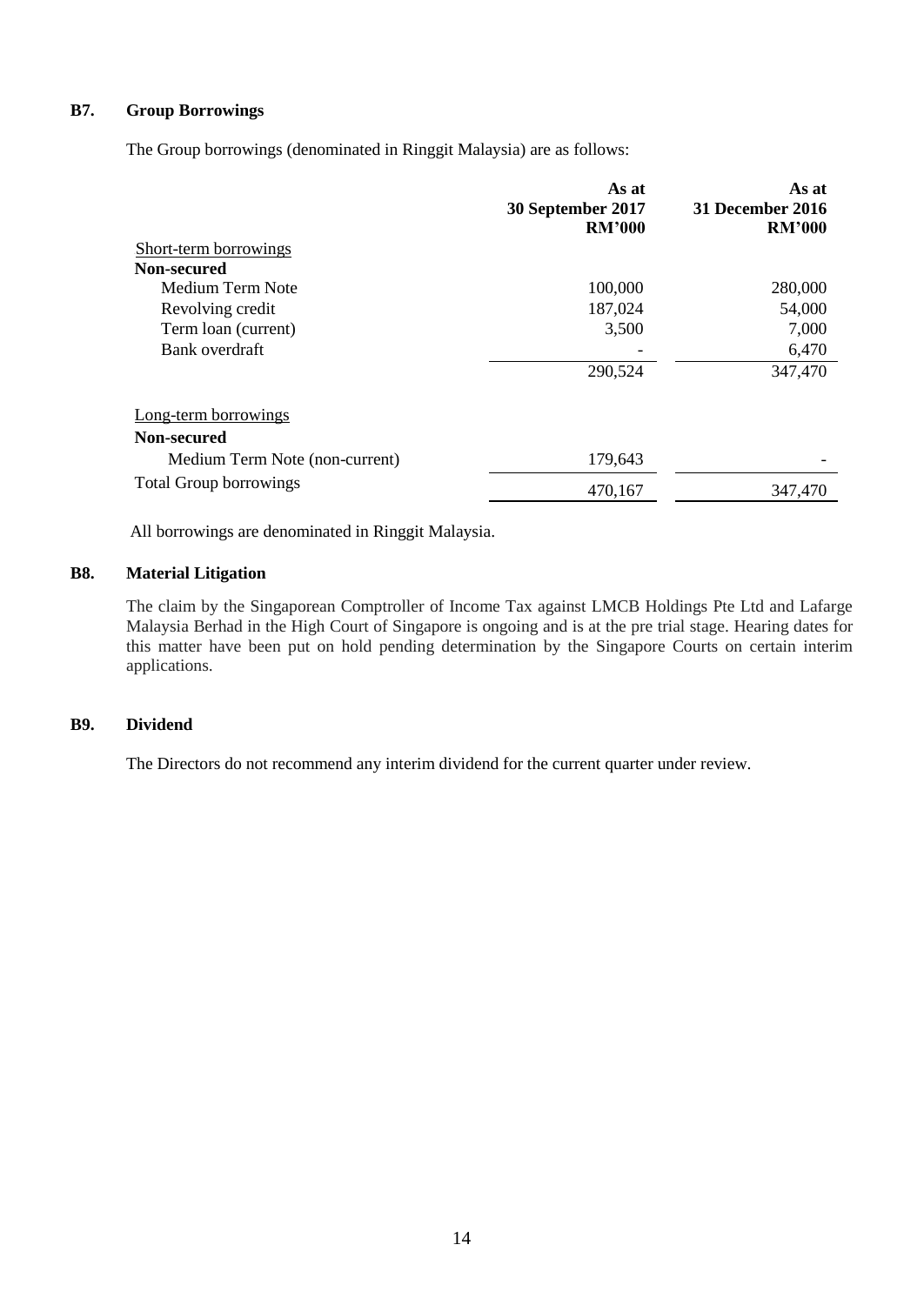# **B10. (Loss)/profit for the period**

|                                                                          | 3rd Quarter Ended                     |                                         | <b>Year to Date Ended</b> |                                                    |
|--------------------------------------------------------------------------|---------------------------------------|-----------------------------------------|---------------------------|----------------------------------------------------|
|                                                                          | 30 September<br>2017<br><b>RM'000</b> | $30$ September<br>2016<br><b>RM'000</b> | 2017<br><b>RM'000</b>     | 30 September 30 September<br>2016<br><b>RM'000</b> |
| (Loss)/profit for the period is arrived<br>after charging:               |                                       |                                         |                           |                                                    |
| Allowance for inventory obsolescence                                     |                                       | 1,470                                   |                           | 1,559                                              |
| Amortisation of:                                                         |                                       |                                         |                           |                                                    |
| - other intangible assets                                                | 673                                   | 475                                     | 2,006                     | 1,893                                              |
| - prepaid lease payments on leasehold<br>land                            | 1,201                                 | 1,545                                   | 3,570                     | 4,191                                              |
| Depreciation of:                                                         |                                       |                                         |                           |                                                    |
| - investment property                                                    |                                       | $\mathbf{1}$                            | 3                         | 2                                                  |
| - property, plant and equipment                                          | 47,799                                | 50,531                                  | 152,460                   | 136,575                                            |
| Derivative loss                                                          |                                       |                                         |                           | 148                                                |
| Impairment loss recognised on trade<br>receivables                       | 1,056                                 |                                         | 2,046                     | 721                                                |
| Loss on disposal of:                                                     |                                       |                                         |                           |                                                    |
| - property, plant and equipment<br>- unquoted investments                |                                       |                                         | 10                        | 992                                                |
| Property, plant and equipment written                                    |                                       |                                         |                           |                                                    |
| off                                                                      | 2,713                                 | 428                                     | 2,878                     | 1,274                                              |
| Provision for retirement benefits                                        | 2,723                                 | 2,328                                   | 8,170                     | 6,952                                              |
| Unrealised loss on foreign exchange                                      |                                       |                                         | 160                       | 1,386                                              |
| and after crediting:                                                     |                                       |                                         |                           |                                                    |
| Derivative gain<br>Gain on disposal of:                                  | 877                                   | 1,345                                   | 535                       |                                                    |
| - property, plant and equipment                                          | 11                                    | 1,494                                   | 5,747                     |                                                    |
| - investment property                                                    |                                       |                                         | 9,105                     |                                                    |
| Reversal of impairment loss on trade<br>receivables                      | 1,045                                 | 2,328                                   | 1,547                     |                                                    |
| Reversal of allowance for inventory                                      |                                       |                                         |                           |                                                    |
| obsolescence                                                             | 1,759                                 |                                         | 526                       |                                                    |
| Realised gain on foreign exchange<br>Unrealised gain on foreign exchange | 2,418<br>1,031                        | 1,024<br>1,206                          | 8,072                     | 5,181                                              |